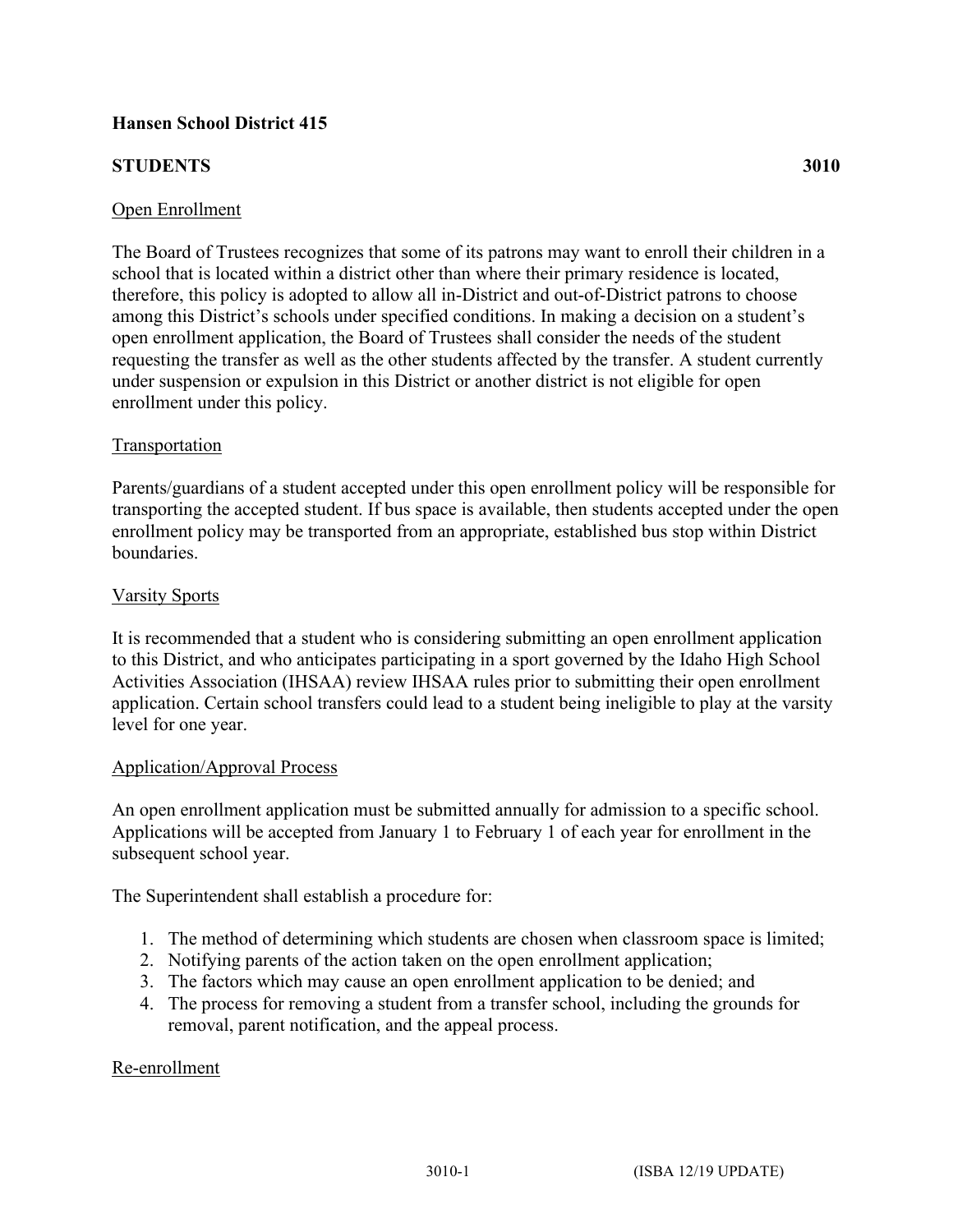As long as a transfer student continues to reapply for enrollment, the Superintendent shall treat that student as if he or she resides in that school's attendance area, except in the circumstances described below. To the extent possible, the Superintendent shall expedite the enrollment process.

In situations where class space is limited, the Superintendent may give priority to certain students. Priorities may include, but are not limited to situations where a student:

- 1. Resides in the District and seeks enrollment in another District school under the provisions of the Every Student Succeeds Act
- 2. Was previously enrolled at the requested school during the prior year;
- 3. Has a brother or sister enrolled at the requested school;
- 4. Resides in the attendance area of another District school;
- 5. Has parents employed by the District; or
- 6. Has a unique situation or extraordinary circumstances.

The Superintendent may deny an open enrollment request when such enrollment would negatively impact the efficient use of the District resources. The Superintendent may set numerical limits defining hardship for schools, grade levels, or programs to provide for appropriate and efficient use of facilities and staff. The student to teacher ratios shall not exceed the overloaded class/teacher limits outlined in the Policy 2240.

## Revocation of a Transfer

Transfer students are required to comply with all District policies. Unacceptable behaviors by a transfer student or false or misleading information on their open enrollment application are grounds for the District to remove a transfer student at any time. If a student's open enrollment transfer is revoked, the parent/guardian may request an administrative review by the Superintendent. The Board may review the Superintendent's decision.

# Student Rights and Responsibilities

All student's rights and responsibilities remain the same regardless of what school they attend within the District and regardless of where the student resides once accepted under the open enrollment policy. If a student who is a resident of another district applies to this District and is accepted under the terms of this policy and fails to attend, they shall be ineligible to apply again for open enrollment in this District.

### Preventing or Recruiting Potential Open Enrollment Students

The District or its employees will not take any action to prohibit or prevent application by a student to attend school in another school district or to attend another school within the District. In no event is the District, or an employee of the District to recruit students outside of their attendance area. Violation of this policy may involve disciplinary action up to and including dismissal.